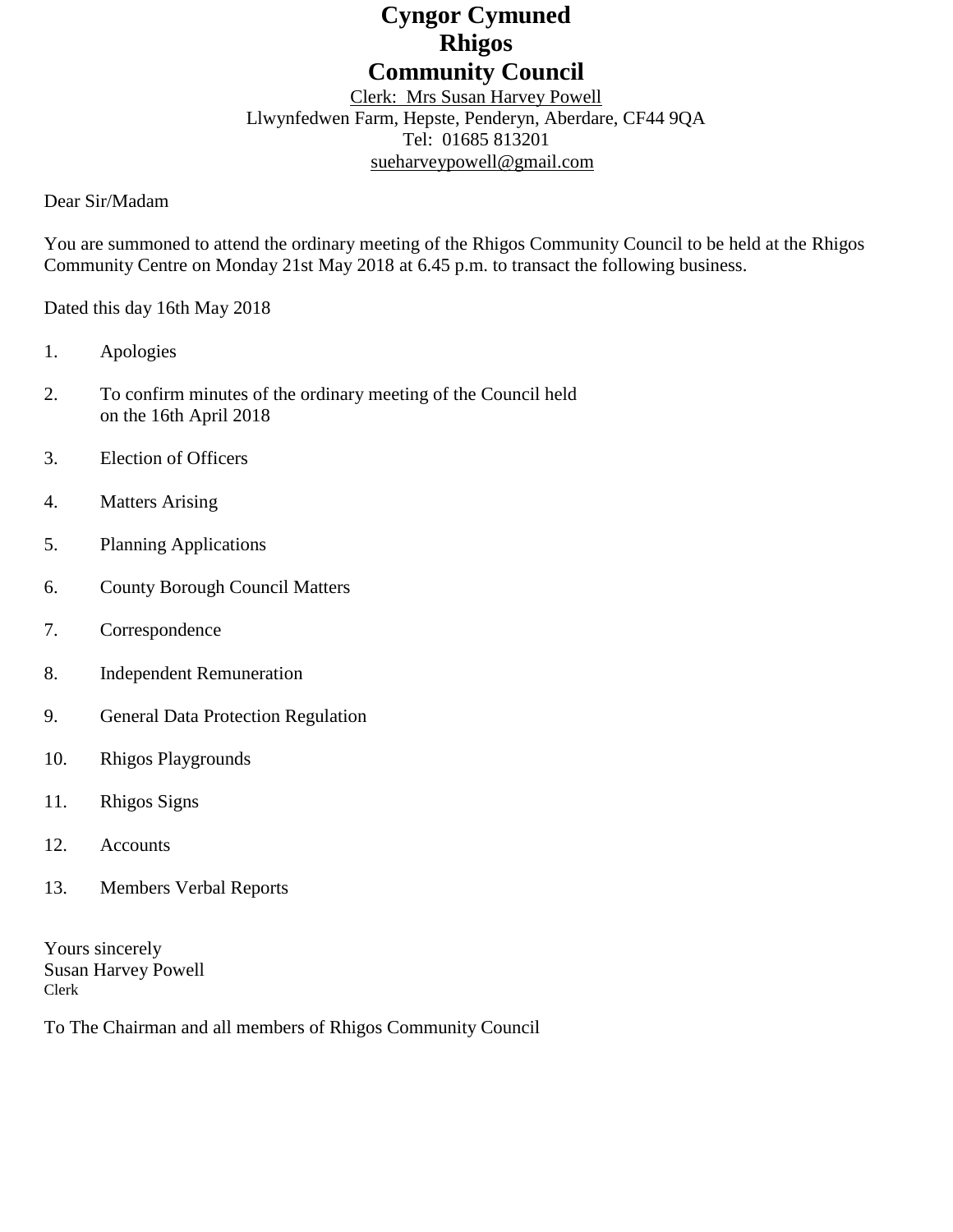## **Rhigos Community Council**

Minutes of the ordinary meeting of Rhigos Community Council held at Rhigos Community Centre on Monday 16th April 2018 at 6.45 p.m.

- Present: Cllrs. P Oliver, H Wagner, M Evans, M Pope, G Thomas, L Leach, A Tobin, S Maull
- Apologies: Cllr. M Smith
- **2018/33 Minutes**

It was resolved to confirm Minutes of the Ordinary Meeting of the Council held on 16th April 2018

| 2018/34                                                                   | <b>Declaration of Interest</b> |  |
|---------------------------------------------------------------------------|--------------------------------|--|
| None recorded                                                             |                                |  |
| 2018/35                                                                   | <b>Matters Arising</b>         |  |
| a. Bike Track Cwm Hwnt - nothing to report                                |                                |  |
|                                                                           |                                |  |
| 2018/36                                                                   | <b>Planning</b>                |  |
| It was resolved to note:                                                  |                                |  |
| a. Plot 3 Pen y Banc detached dormer bungalow with detached double garage |                                |  |
|                                                                           |                                |  |

#### **2018/37 County Borough Council Matters**

It was resolved that the following complaints be passed on to Councillor G Thomas for his attention.

- a. There is a lot of rubbish in the layby by the old cattle grid.
- b. As there are only 2 litter bins around the village we have more.
- c. The road in Cwm Isaac is breaking up where the hedge has been taken away. The contractors have been working all day on Sundays. Is this allowed in the planning regulations.
- d. The road around Hirwaun roundabout is full of potholes.
- e. Is the lane between Maesffynnon garage and Hendre Fawr a right of way No
- f. The tarmac on the path from 10 Heol y Bryn down is raised.
- g. Can goal posts be erected on the old football field.
- h. A child absconded from Oldgate house recently.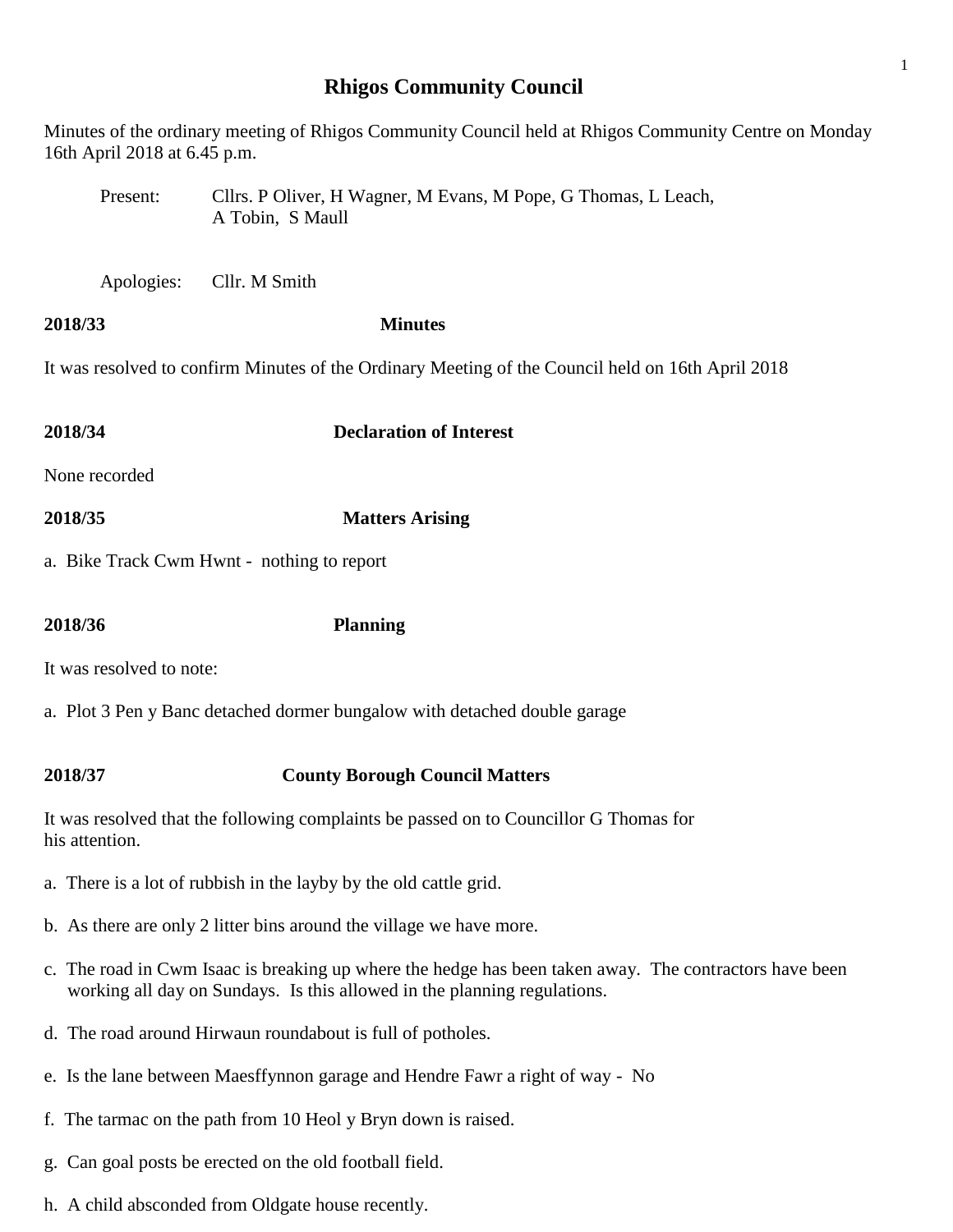- i. What are the planning requirements for garden sheds.
- j. Motor bikes were seen coming up Halt Road on Saturday 7th April. They should be back to the 28 day rule.
- k. There has been a lot of fly tipping on the parish road.
- l. The Water Board have left a mess on the corner of Heol y Graig.

## **2018/38 Correspondence**

It was resolved to receive the following correspondence.

No correspondence received

### **2018/39 General Data Protection Regulation**

This replaces the Data Protection Act of 1998 on 25th May 2018. A Data Protection Officer has to be appointed and policies adopted.

### **2018/40 Rhigos Playgrounds**

- a. Heol y Bryn playground the paths are holding water and children have to walk through mud to get to the small equipment.
- b. The Old Adventure playground a meeting was held on 26th March, 9 residents attended there were 5 apologies. 10 plots were allocated, 2 pending and 3 are vacant. A committee was appointed. Various questions were asked,

 How much do the plots cost - it was agreed £15.00 annually payable on the 1st January Does the area need draining - no What about water - water butts was suggested Can the container be moved from the original site - yes Can residents who back onto the plot enter from their back gardens - yes Can chickens be kept - no

Cllr. Tobin and Cllr. Smith agreed to mark out the plots, the old lock on the gate will be cut off and a new one bought. Fences backing onto the area will have to be repaired. Cllr. Wagner will look into insurance. Another meeting was arranged for 23rd April 2018.

**2018/41 Rhigos Signs**

Deferred to next meeting.